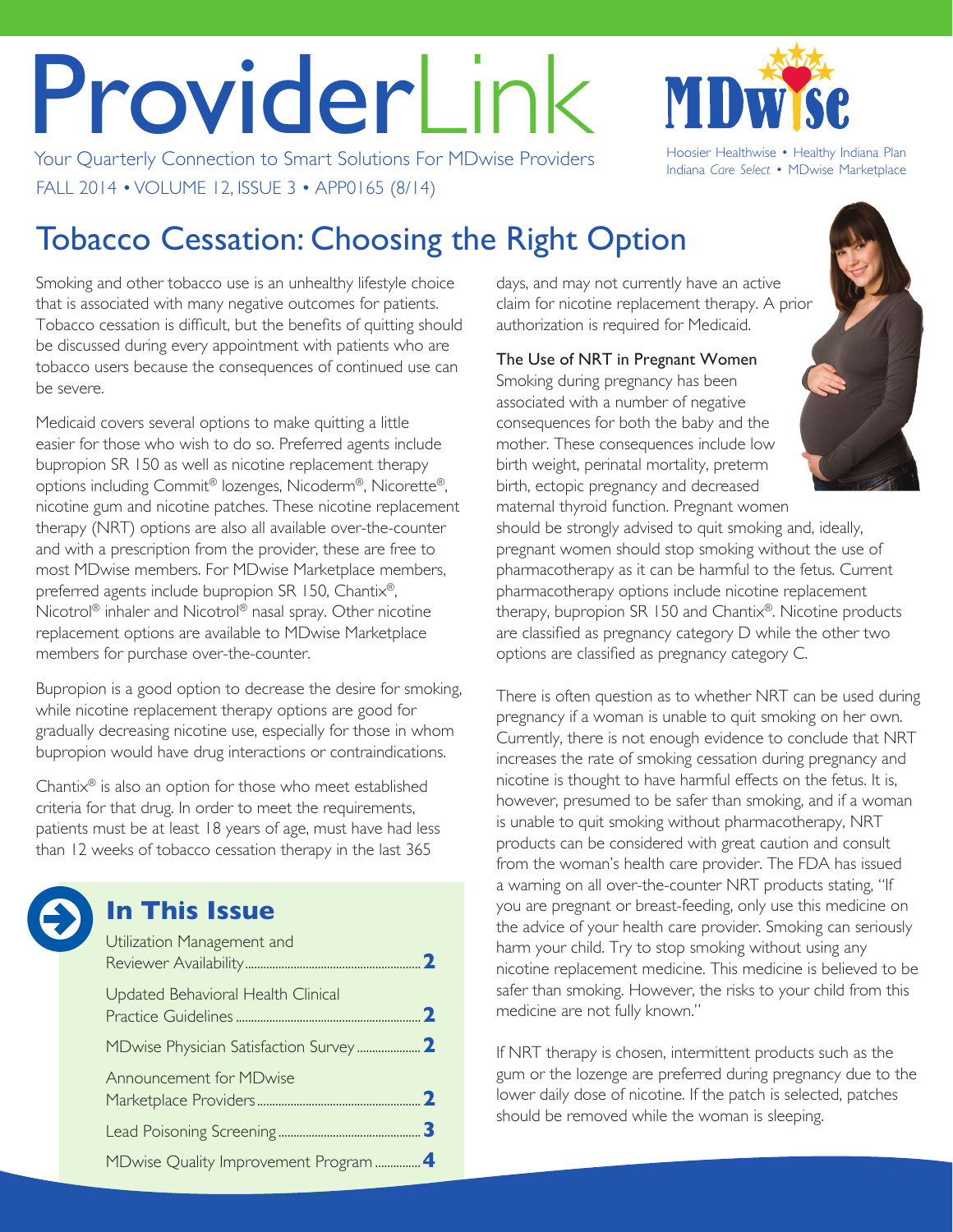<span id="page-1-0"></span>

# Utilization Management

MDwise is an NCQA accredited organization and complies with all NCQA UM standards including UM 2 regarding criteria availability. Please remember that if you receive notification of an adverse decision, which includes the determination to deny, modify or reduce the services for which you requested authorization, you may request the clinical guideline or criteria that was applied to make the decision by calling the medical management department. The medical management department will work with you to provide you with the guideline or criteria in the method that is most acceptable via fax, email, phone or mail.

# Reviewer Availability

As an NCQA accredited organization, MDwise complies with NCQA Standard UM 7. Our delivery system medical management departments have the availability of an appropriate practitioner to discuss medical or behavioral health cases with the treating or attending practitioner. If you or your office receives notification of an impending denial, you should also receive a reminder regarding the availability to have this discussion, also known as a peer to peer, and how to initiate the discussion.

If you have questions about the peer to peer review or need assistance, please contact the medical management department that you submitted the request to authorize or you may call MDwise customer service at 1.800.356.1204.

#### **Updated Behavioral Health Clinical Practice Guidelines**

Updated clinical health guidelines are available on the MDwise website. The clinical health guidelines for ADHD, autistic spectrum disorder, depression in adults and depression in children and adolescents have been revised and are available at [MDwise.org/for-providers/tools-and](http://www.mdwise.org/for-providers/tools-and-resources/clinical-health-guidelines/)[resources/clinical-health-guidelines](http://www.mdwise.org/for-providers/tools-and-resources/clinical-health-guidelines/).

## **2014 MDwise Physician Satisfaction Survey Coming Soon**

MDwise would like to improve the response rate to the physician satisfaction survey for 2014. MDwise will offer the opportunity to take the survey online, via mail or phone in 2014. The 2014 physician satisfaction survey will be available to provider offices in August or September. When you receive your survey, please take a few minutes and respond to this quick and easy survey. Your feedback is important and counts. MDwise values the feedback from our physicians and it helps us direct appropriate resources to make necessary improvements. We appreciate your time in taking the survey. If you have suggestions or comments related to this upcoming survey, please contact Marc Baker at 317.822.7390 or [mbaker@mdwise.org](mailto:mbaker%40mdwise.org?subject=).

#### **Attention MDwise Marketplace Providers**

MDwise apologizes that a recent update to the [myMDwise](http://www.mdwise.org/for-providers/mymdwise/) provider portal had the unintended consequence of posting eligibility information that providers may find confusing. [Read the full notice](http://www.mdwise.org/MediaLibraries/MDwise/Files/For%20Providers/Announcements/2014/Notice_Eligibility.pdf).

**Visit [MDwise.org/providers](http://MDwise.org/providers) for additional information and tools for providers.**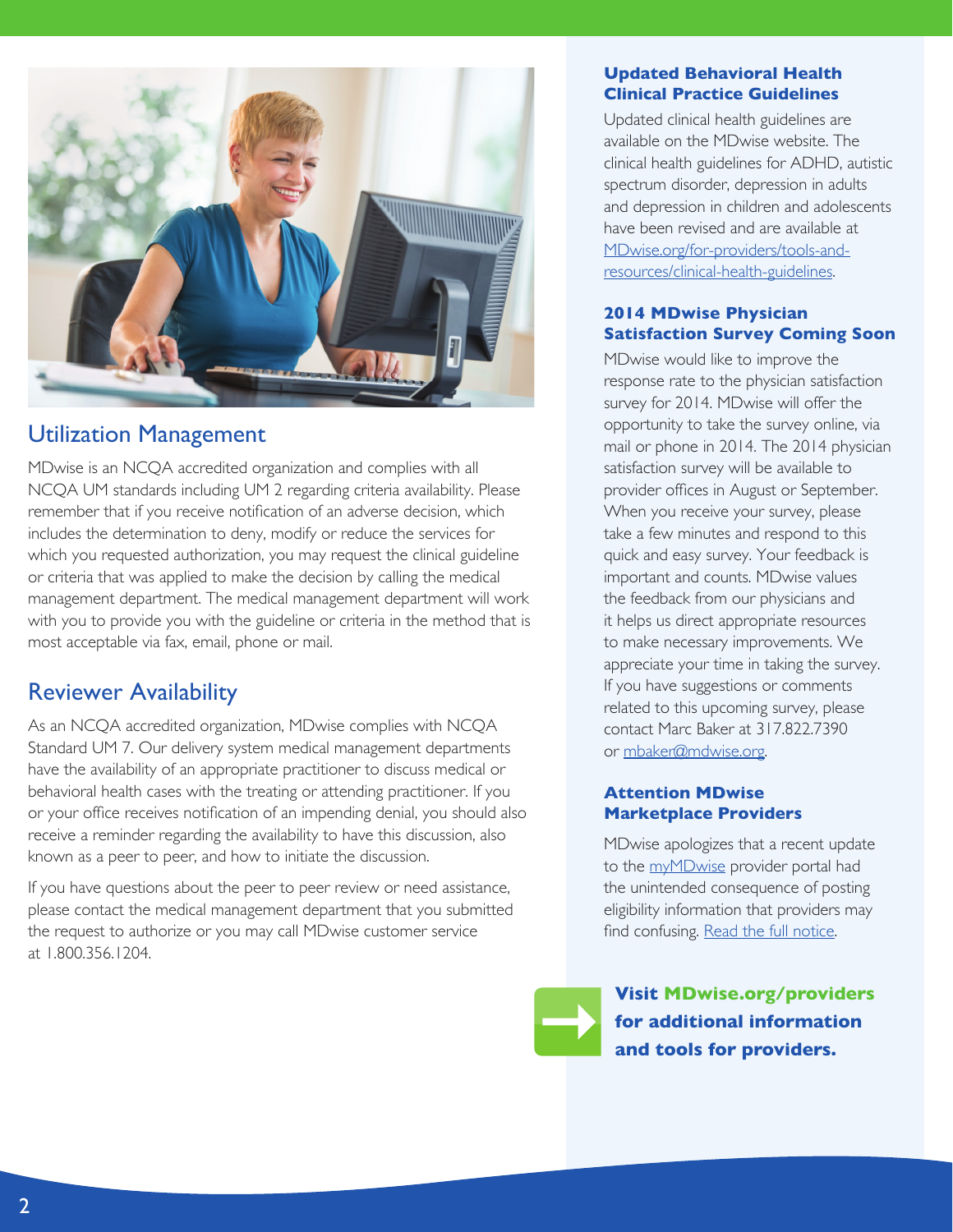# <span id="page-2-0"></span>Screen All Medicaid Pediatric Patients for Lead Poisoning

According to the Centers for Disease Control and Prevention (CDC), it is recommended that all children covered by Medicaid be screened for lead poisoning, no matter what environmental hazards exist in their homes.

HealthWatch is the name of Indiana's EPSDT program. HealthWatch services are available for all Hoosier Healthwise members. The Family and Social Services Administration (FSSA) requires that all children on Hoosier Healthwise be tested for lead poisoning and that children with elevated lead levels are identified and receive the recommended follow-up treatment.

## Children should be screened with a blood lead test at ages 12 and 24 months or at ages 36–72 months if they have not previously been screened.

The HealthWatch manual can be found at: [http://provider.](http://provider.indianamedicaid.com/ihcp/manuals/epsdt_healthwatch.pdf) [indianamedicaid.com/ihcp/manuals/epsdt\\_healthwatch.pdf](http://provider.indianamedicaid.com/ihcp/manuals/epsdt_healthwatch.pdf)

Lead can affect the following systems:

- $\checkmark$  Cardiovascular
- $\checkmark$  Developmental
- $\checkmark$  Gastrointestinal
- $\checkmark$  Hematological
- $\checkmark$  Musculoskeletal
- $\checkmark$  Neurological
- $\checkmark$  Ocular
- $\checkmark$  Renal
- $\checkmark$  Reproductive

Lead poisoning can cause:

- $\checkmark$  Learning disabilities
- $\checkmark$  Behavioral problems
- $\checkmark$  Seizures
- $\checkmark$  Coma
- $\checkmark$  Death

# Update on Blood Lead Levels in Children from the CDC

- $\checkmark$  Experts now use a reference level of 5 mcg/dL to identify children with blood lead levels that are much higher than most children's levels. This new level is based on the U.S. population of children ages one to five years who are in the highest 2.5 percent of children when tested for lead in their blood.
- $\checkmark$  This reference value is based on the 97.5th percentile of the National Health and Nutrition Examination Survey (NHANES)'s blood lead distribution in children. The CDC will update the reference value every four years using the two most recent NHANES surveys.
- $\checkmark$  Until recently, children were identified as having a blood lead level of concern if the test result was 10 or more mcg/dL of lead in blood. The CDC is no longer using the term level of concern and is instead using the reference value to identify children who have been exposed to lead and who require case management.
- $\checkmark$  In the past, blood lead level tests below 10 mcg/dL of lead in blood may, or may not, have been reported to parents. The new lower value means that more children will likely be identified as having lead exposure allowing parents, doctors, public health officials and communities to take action earlier to reduce the child's future exposure to lead.
- $\checkmark$  What has not changed is the recommendation for when medical treatment is advised for children with high blood lead levels. The new recommendation does not change the guidance that chelation therapy be considered when a child has a blood lead test result greater than or equal to 45 mcg/dL.
- $\checkmark$  Children can be given a blood test to measure the level of lead in their blood. These tests are covered by Medicaid and most private health insurance.

## *Source: Centers for Disease Control (CDC)*

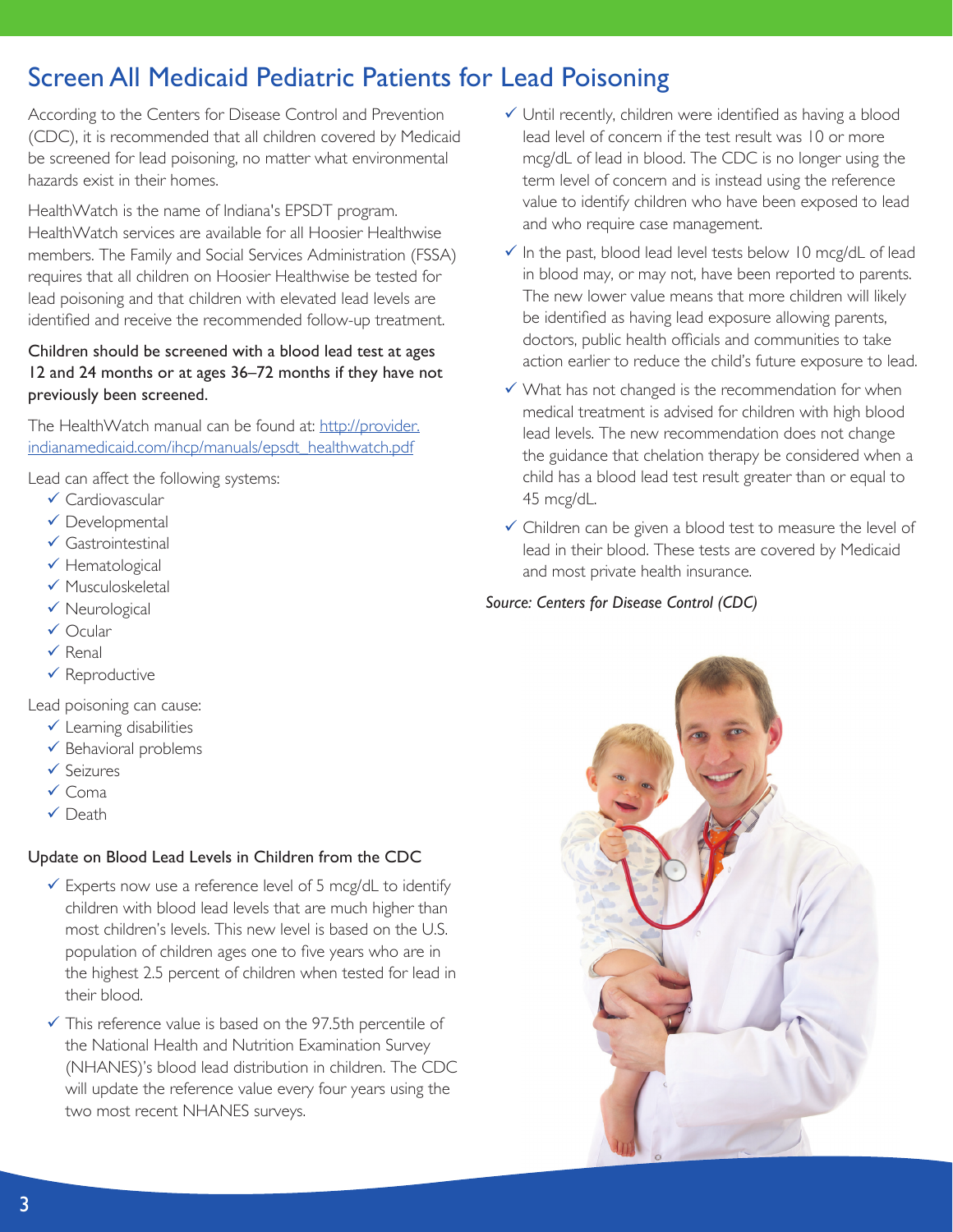# <span id="page-3-0"></span>MDwise Quality Improvement Program

The overarching goal of the MDwise Quality Improvement (QI) program is to assure that members have access to high quality health services that are safe, effective and responsive to their needs. The scope of the MDwise QI program is comprehensive and includes both the monitoring and evaluation of the delivery of clinical health care services, inclusive of medical, preventive and behavioral health services and administrative service issues that are relevant to MDwise members.

## Accomplishments for 2013 QI Program

- $\checkmark$  MDwise submitted its application for NCQA Exchange Add-On Accreditation.
- $\checkmark$  The Network Improvement Program (NIP) provides tools and guidance to delivery systems and their providers around improving HEDIS, CAHPS and OMPP performance measures. NIP tools include non-compliant member outreach lists, missed opportunity reports, educational toolkits for provider offices (e.g., posters of HEDIS/quality measures, coding guide for preventive services.) The premise of the NIP program is that significant improvements in most HEDIS measures are driven by the dedicated efforts of provider office staff committed to quality outcomes for their patients. The NIP team made over 200 provider visits in 2013.
- $\checkmark$  For the Hoosier Healthwise program earnings were awarded to MDwise for three of the eight pay for performance (P4P) withhold measures. The awarded measures included well-child visits 0–15 months, inpatient behavioral health seven-day followup and physician advising smokers to quit (CAHPS survey). Additional bonus earnings were awarded for meeting frequency of prenatal care. For the Healthy Indiana Plan earnings were awarded to MDwise for one of the three P4P withhold measures. The awarded measure was physicians advising smokers to quit (CAHPS). The program established consistent measures that providers could be awarded bonus earnings based on performance. The monetary awards recognize providers who performed well on these key measures:
	- Well-child visits 0–15 months
	- Well-child visits 3–6 years
	- Well-child visits 12-21 years
	- Postpartum timeliness
	- Adult preventive care (HIP)
	- Comprehensive diabetes care, LDL-C screening



- $\checkmark$  In 2013, MDwise continued work on its Culturally and Linguistically Appropriate Services (CLAS) organizational assessment and work plan. In addition to continuing many activities already in place, some accomplishments made in 2013 include: completion of provider toolkit; cultural assessments on MDwise membership and MDwise provider network; and CLAS activities presented to Community Advisory Councils for feedback and recommendations. MDwise is moving closer to meeting standards set by NCQA for their Multicultural Healthcare Distinction.
- $\checkmark$  MDwise ran its cost analysis of the impact of integrated healthcare on the cost of care. As in 2012, integrated care demonstrates the greatest impact on cost, with the most sick and most costly members in the Hoosier Healthwise population. MDwise continues to work with its federally qualified health center (FQHC) and community mental health center (CMHC) partners to increase the number of settings in the state where integrated care occurs and will continue to add FQHCs to its behavior health network to facilitate the provision of integrated care. MDwise continued monthly meetings with six CMHCs who are working on improving HEDIS rates for well care and diabetic LDL screening. They have also instituted best practice around the antidepressant medication management (AMM) measure and tobacco cessation.

*continued on page 4*